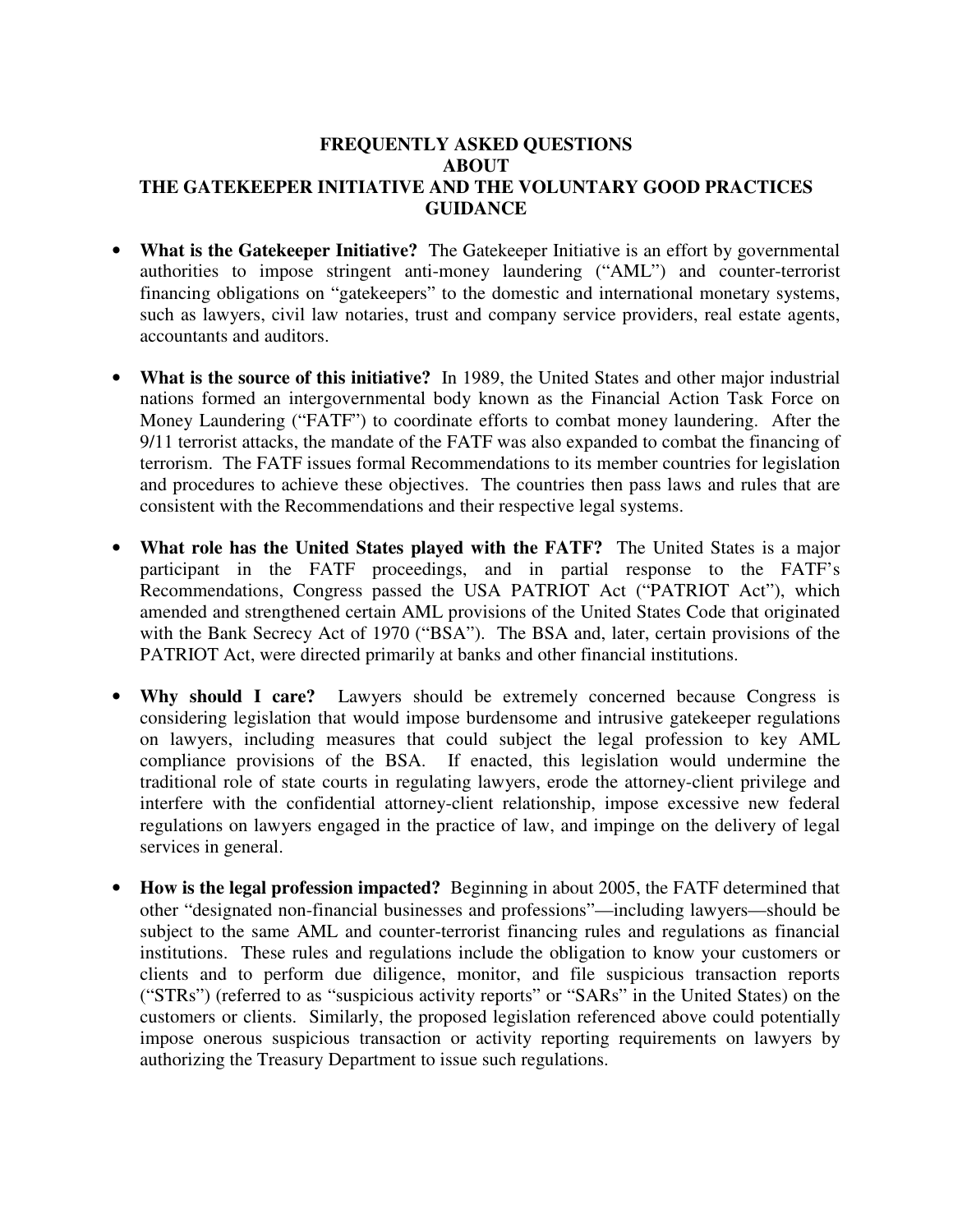- **Would not such requirements on lawyers affect their ethical duties to their clients?** Absolutely, and such requirements would harm both lawyers and the clients that they serve. Although the ABA supports the enactment of reasonable and balanced initiatives designed to detect and prevent money laundering and terrorist financing, the ABA opposes any law or regulation that would compel lawyers to disclose confidential information to government officials or otherwise compromise the attorney-client privilege, including any mandate that lawyers file SARs on their clients. Such a requirement would directly conflict with numerous state bar ethical rules that require lawyers to maintain client confidentiality and to provide their clients with competent representation and undivided loyalty. Lawyers should not be subject to federal regulation in this area. Rather, lawyers should continue to be regulated primarily by state supreme courts (and their state bar agencies) that license the lawyers. Although lawyers should take reasonable steps to combat money laundering and terrorist financing, these actions should only be conducted in a manner that is consistent with applicable state bar ethical rules and standards.
- **What else is the ABA doing?** The ABA—through its Task Force on Gatekeeper Regulation and the Profession ("Task Force") and several ABA sections with expertise in this area worked in cooperation with several specialty bar associations to develop voluntary good practices guidance ("Guidance") designed to alert U.S. lawyers to the risks of money laundering and terrorist financing. The Guidance is "risk-based," which allows lawyers to assess the money laundering and terrorist financing risk posed by each client and then take prudent steps that are appropriate under the circumstances rather follow a rigid, burdensome set of prescriptive rules in all cases, as other "rules-based" proposals would do.
- **As a practical matter how does this really impact my practice?** Any lawyer who closes the sales of businesses or real estate, who handles client money through a firm trust account, or who creates business entities or trusts could be deemed to be unwittingly facilitating money laundering or terrorist financing under the FATF's standards and hence should follow the Guidance.
- **Are all lawyers covered?** Lawyers who "prepare for or carry out" any "specified activity" are covered by the Guidance.
- **What are the "specified activities"?** The "specified activities" consist of the following five categories: (i) buying and selling of real estate, (ii) managing of client money, securities, or other assets, (iii) management of bank, savings, or security accounts, (iv) organization of contributions for the creation, operation, or management of companies, and (v) creation, operation, or management of legal persons or arrangements, and buying and selling of business entities.

Note that the primary focus is on transactional lawyers and lawyers who "touch the money." Therefore, any lawyer who has money flow through a client trust account or law firm trust account is implicated. This would include lawyers serving as trustees and other fiduciaries, escrow agents, disbursing agents (for example, in the case of mass tort or class action proceeds), or in any other situation where money is otherwise under a lawyer's control.